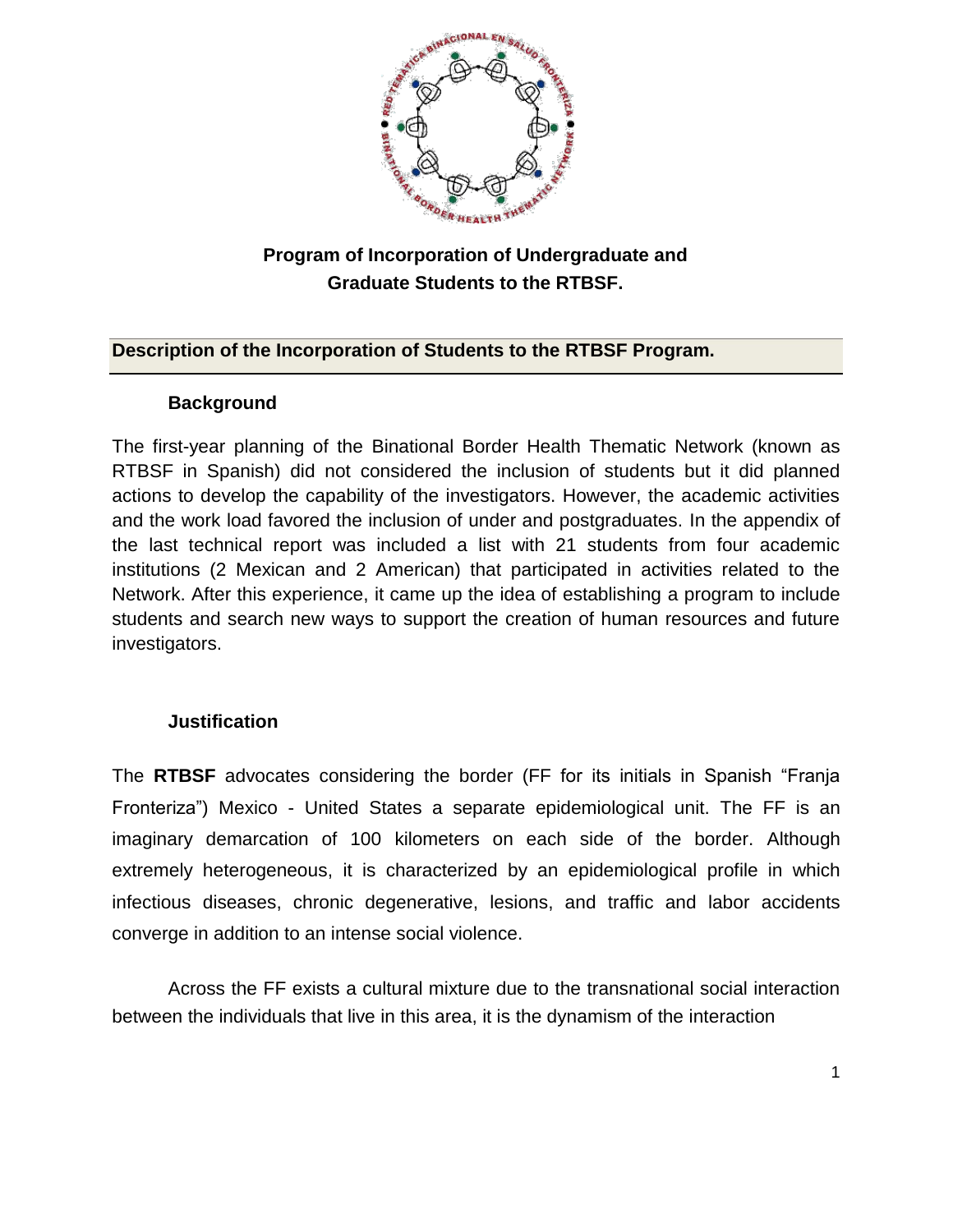in the border that promotes a very particular dynamic regarding health and a paradox related to the way in which these problems are approached due to the differences in social and economic development within these countries. The inhabitants of United the Mexico-State strip share much in common, life styles, health, disease and atmosphere.

It is for that reason that is extremely important the development of human resources trained on the problems that the FF faces, this program aims to contribute to the education of undergraduate and graduate students interested in public health, the border area and the work field that the border represents for young experts and new faculty members.

### **Objectives**

The building of this program is part of **To contribute to the formation, development and qualification of involved human resources with the different activities from the public health in the border region.**

### **General objective**

o Strengthen the abilities and knowledge of investigation in undergraduate and graduate students interested in the thematic of health in the border Mexico-United States.

# **Specific objectives**

- $\circ$  To integrate the capacities of expert investigators in border health and students in formation so that they participate in scientific investigation
- o To contribute to the formation of new high level academics by means of the practice in real projects of investigation and outside the classroom.
- $\circ$  Improve the scientific spreading, by means of internships, courses, workshops and other activities with curricular value.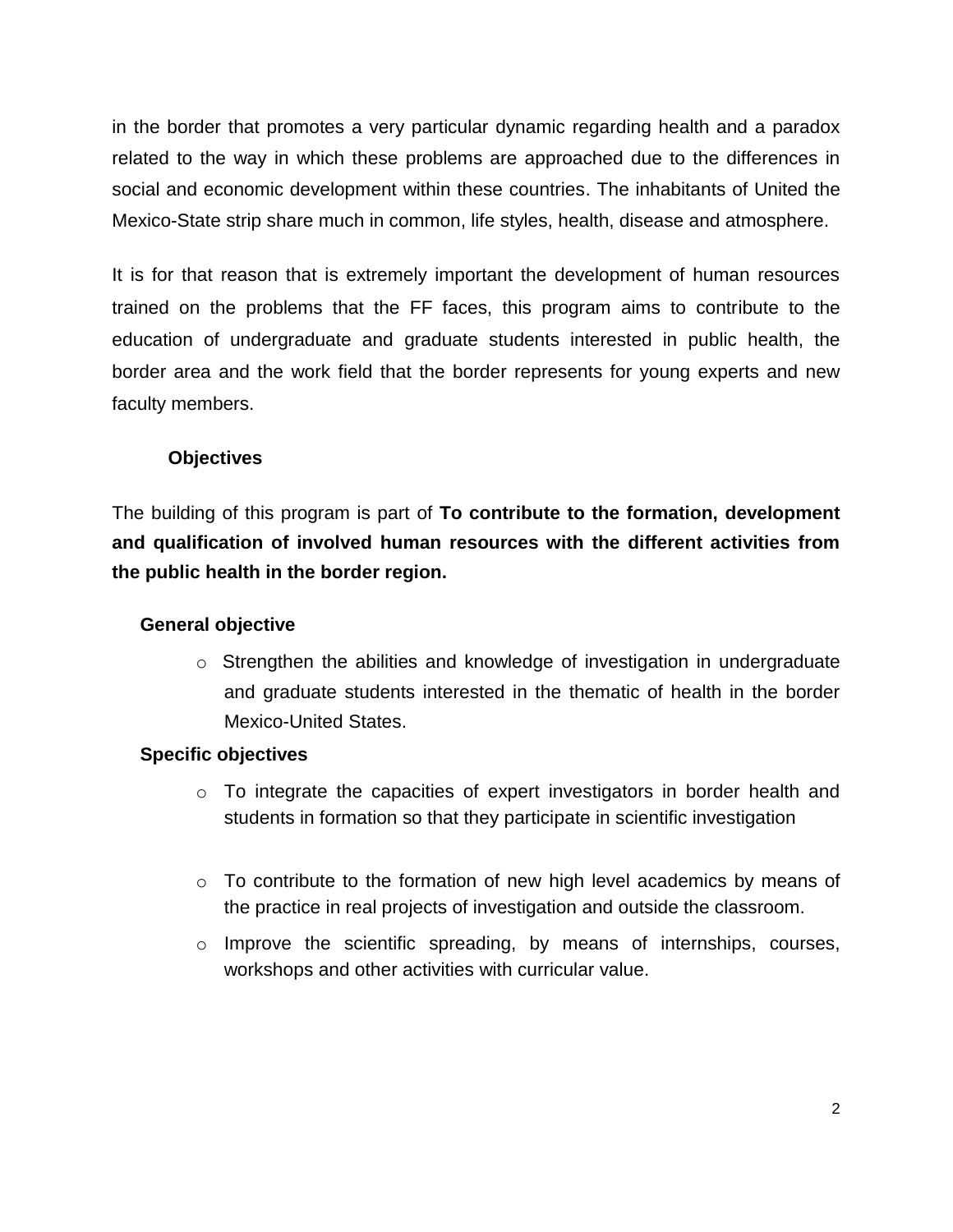#### **Procedures.**

### **Elegibility**

To be an under-graduate student, post-graduate and/or to be in process of entering a post-graduate program of one of the areas of social sciences, health or to have affinity with the public health, the border strip or the border health areas. Preferably to have residence or that the study region is included in one of the 10 states of the border region Mexico-United States.

#### **Modality**

There are three modalities **Support in investigation, Internship, course and/or workshop and Social Service. These options were created based on past experiences about** the way to tie students with the RTBSF or investigating members of the network.

**Support in investigation:** This modality comprehends students that are part of an investigation program of the network or a research project of a network researcher.

**Internship, course and/or workshop:** Students who have seen beneficiaries by internships that the network offers as means to strengthen the bond and the team work of the institutions and researchers affiliated.

**Social service:** Students enrolled in an undergraduate program in which **is**  obligatory the community and professional social service to give by finished its studies and whom they have chosen as a place to make this task to the **RTBSF**.

### **Requirements**

- 1. To be enrolled in an undergraduate program, graduate or if it's needed to confirm the interest to continue a postgraduate degree or pursue a career in research.
- 2. Submit your Curriculum Vitae.